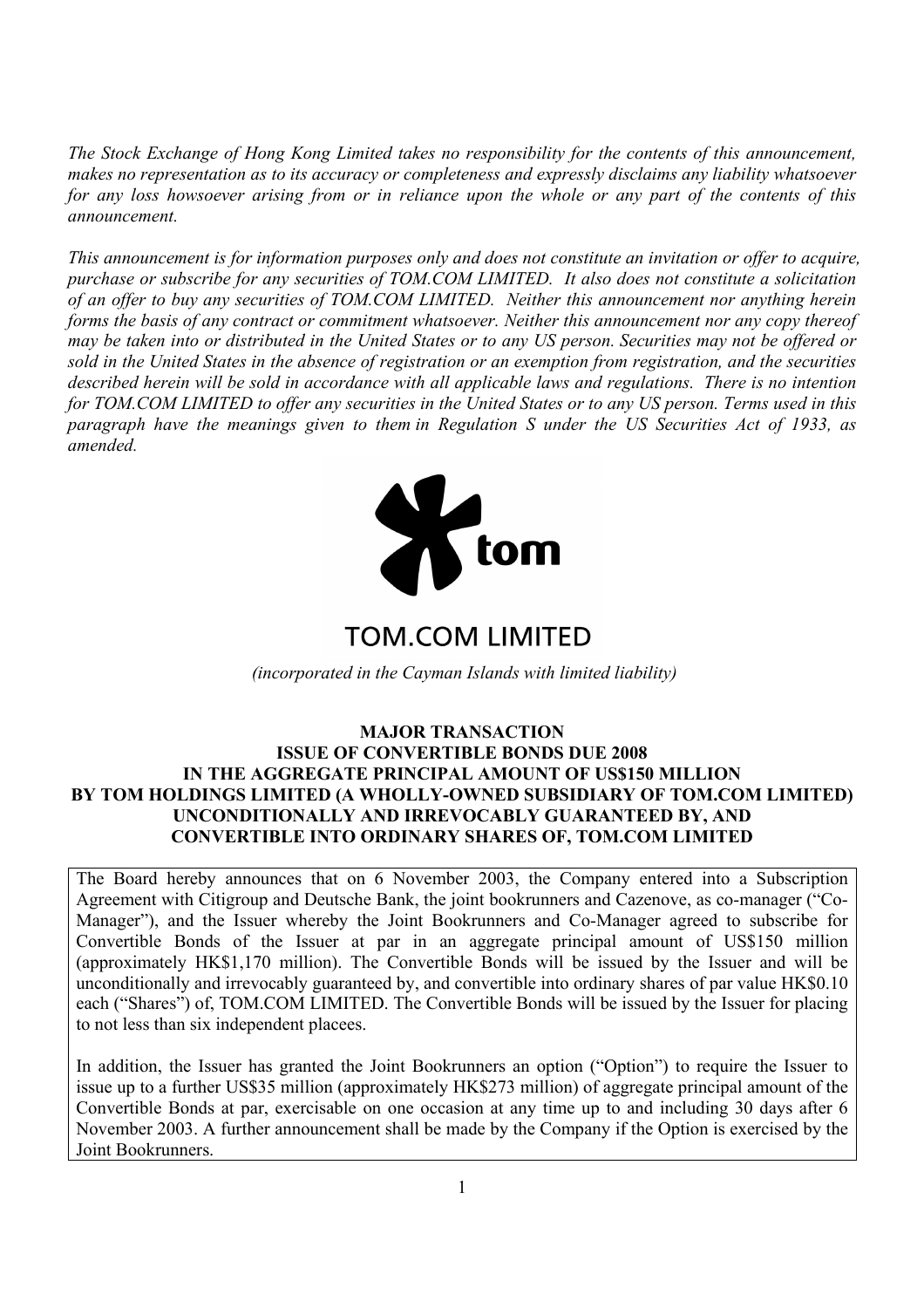The Convertible Bonds will be convertible into Shares at an initial conversion price of HK\$3.315 per Share, representing a premium of 30% to the closing price of the Shares on the Growth Enterprise Market of the Stock Exchange of Hong Kong Limited on 5 November 2003. The conversion price will be subject to adjustment as provided in the Terms and Conditions of the Convertible Bonds.

Subject to certain conditions set out in the Subscription Agreement, Completion of the Subscription Agreement and issue of the Convertible Bonds is expected to take place on 28 November 2003.

Based on the latest adjusted net assets of the Company and the application of Rule 19.18 of the GEM Listing Rules set out in the Extension Announcement, the issue of the Convertible Bonds for the principal amount of US\$150 million (approximately HK\$1,170 million), constitutes a major transaction involving the issuance of new securities by a wholly-owned subsidiary of the Company under Chapter 19 of the GEM Listing Rules and is therefore subject to shareholders' approval. Such shareholders' approval has been obtained from Romefield, Easterhouse and Cranwood, being the shareholders of the Company collectively holding 61.76% in nominal value of the Shares in issue giving the right to attend and vote at the relevant general meeting of the Company. Waiver has been obtained from the Stock Exchange from the requirement to convene a general meeting to consider and approve the issue of the Convertible Bonds pursuant to Rule 19.41 of the GEM Listing Rules on the basis that the interest of Romefield, Easterhouse and Cranwood is the same as all the other shareholders of the Company. It will, therefore, not be necessary for the Company to convene a meeting of shareholders to approve the same. A circular containing, amongst other things, further information on this transaction will be despatched to the shareholders of the Company as soon as practicable, and in any event within 21 days after this announcement.

The Company will also publish details of the modified ratio calculation as described in the Extension Announcement and its application to the notifiable transactions of the Company in the next published annual report and accounts.

At the request of the Company, trading in shares of the Company has been temporarily suspended from 9:30 a.m. on 6 November 2003 pending release of this announcement. An application has been made by the Company to the Stock Exchange for the resumption of trading in the Company's shares with effect from 9:30 a.m. on 7 November 2003.

# **INTRODUCTION**

The Board hereby announces that on 6 November 2003, the Company entered into the Subscription Agreement with Citigroup and Deutsche Bank, the joint bookrunners, and Cazenove, as Co-Manager, and the Issuer whereby the Joint Bookrunners and Co-Manager agreed to subscribe for the Convertible Bonds of the Issuer at par in an aggregate principal amount of US\$150 million (approximately HK\$1,170 million). The Convertible Bonds will be issued by the Issuer and will be unconditionally and irrevocably guaranteed by, and convertible into ordinary shares of par value HK\$0.10 each of the Company.

# **SUBSCRIPTION AGREEMENT**

**Date:** 6 November 2003

**Parties:** The Company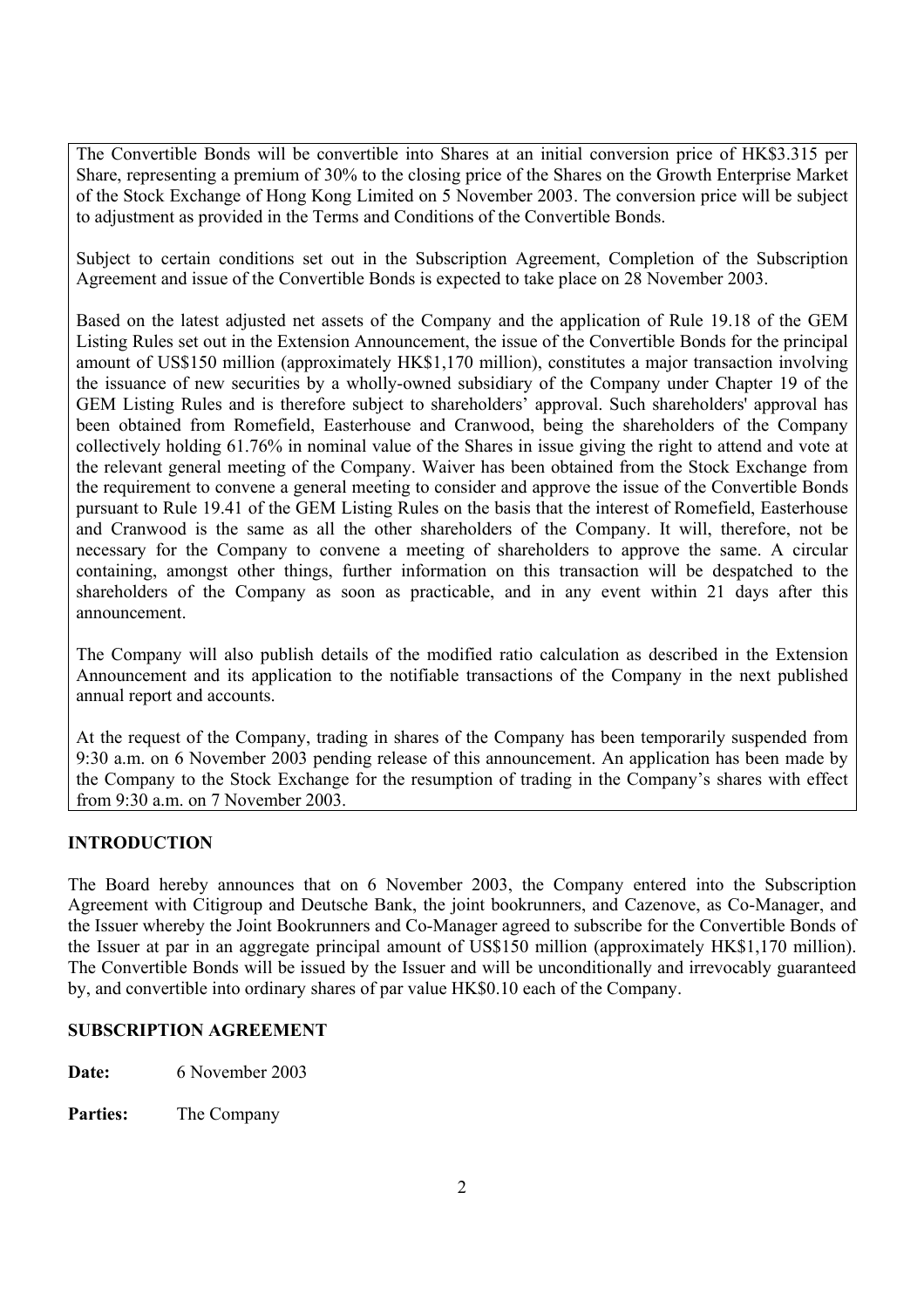The Issuer (a wholly-owned subsidiary of the Company)

Citigroup and Deutsche Bank (being the joint bookrunners in respect of the subscription and issue of the Convertible Bonds)

Cazenove (as Co-Manager)

**Placees:** not less than six independent placees

The placees are independent third parties not connected with any of the directors, chief executive, substantial shareholders, management shareholders of the Company or any of their respective Associates. Therefore, the issue of the Convertible Bonds will not have any impact on the public float of the Company.

In addition, the Issuer has granted the Joint Bookrunners an option ("Option") to require the Issuer to issue up to a further US\$35 million (approximately HK\$273 million) of aggregate principal amount of the Convertible Bonds at par, exercisable on one occasion at any time up to and including 30 days after 6 November 2003. A further announcement shall be made by the Company if the Option is exercised by the Joint Bookrunners.

# **COMPLETION OF THE SUBSCRIPTION AGREEMENT**

Subject to the conditions for completion of the Subscription Agreement as set out below, Completion is expected to take place on 28 November 2003. Convertible Bonds in an aggregate principal amount of US\$150 million (approximately HK\$1,170 million) are expected to be issued by the Issuer at Completion when the proceeds of the issue of the Convertible Bonds will be received by the Issuer.

# **CONVERSION OF THE CONVERTIBLE BONDS**

New Shares will be issuable upon conversion of the Convertible Bonds and will rank pari passu in all respects with existing Shares. New Shares issuable upon conversion of the Convertible Bonds will be issued pursuant to the general mandate granted to the Directors by the resolution of the shareholders of the Company at an extraordinary general meeting of the Company held on 5 August 2003. The general mandate has not been used since such date of grant. Accordingly, the Directors have authority to issue up to 765,140,690 Shares under the general mandate. Application will be made to the Listing Committee of GEM for the listing of, and permission to deal in, the Shares to be issued upon conversion of the Convertible Bonds.

# **PRINCIPAL TERMS OF THE CONVERTIBLE BONDS AND THE ISSUE**

The principal terms of the Convertible Bonds and the basis on which the Convertible Bonds will be issued are summarised as follows:

| Issuer:             | TOM Holdings Limited, a wholly owned subsidiary of the<br>Company. |
|---------------------|--------------------------------------------------------------------|
| Guarantor:          | <b>TOM.COM LIMITED</b>                                             |
| Joint bookrunners : | Citigroup and Deutsche Bank                                        |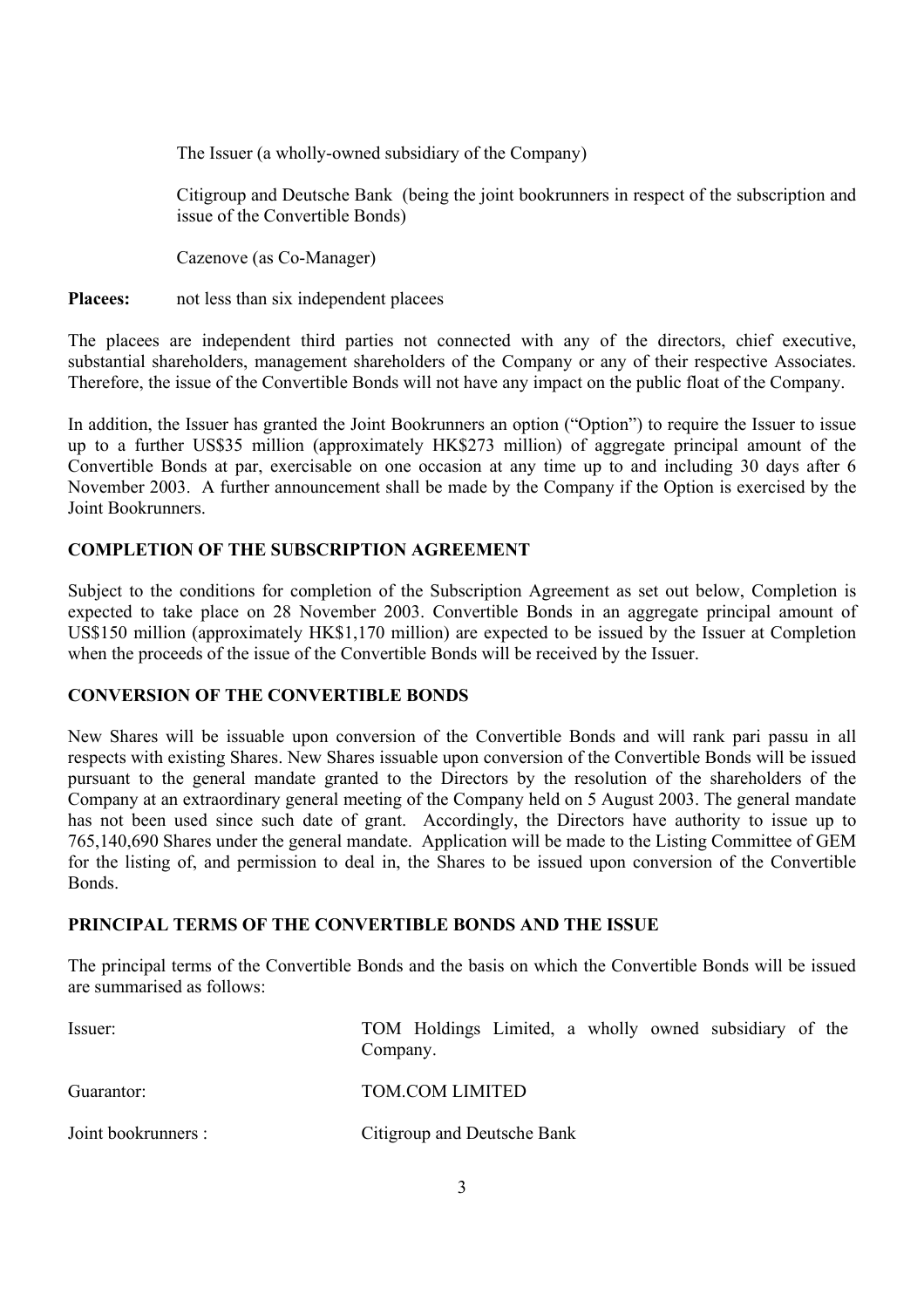| Bonds:                    | Principal amount of the Convertible The aggregate principal amount of the Convertible Bonds is<br>US\$150 million (approximately HK\$1,170 million).                                                                                                                                                                                                                                                                                                                                                                                                                                           |
|---------------------------|------------------------------------------------------------------------------------------------------------------------------------------------------------------------------------------------------------------------------------------------------------------------------------------------------------------------------------------------------------------------------------------------------------------------------------------------------------------------------------------------------------------------------------------------------------------------------------------------|
| Form:                     | The Convertible Bonds will be in registered form only and in<br>denominations of US\$1,000 each. The Convertible Bonds will be<br>represented by a single permanent global bond in registered form<br>without coupons attached which will be deposited on or about the<br>Closing Date with a common depositary for Euroclear Bank<br>S.A./N.V. as operator of the Euroclear System and Clearstream<br>Banking, société anonyme.                                                                                                                                                               |
| Closing Date:             | 28 November 2003 or such other date and time, not later than 12<br>December 2003, as the Company and Joint Bookrunners may<br>agree.                                                                                                                                                                                                                                                                                                                                                                                                                                                           |
| <b>Maturity Date:</b>     | Five years after the date on which the Convertible Bonds are<br>issued.                                                                                                                                                                                                                                                                                                                                                                                                                                                                                                                        |
| <b>Issue Price:</b>       | 100% of the principal amount of the Convertible Bonds.                                                                                                                                                                                                                                                                                                                                                                                                                                                                                                                                         |
| Interest:                 | The Convertible Bonds will bear interest from (and including) the<br>Closing Date at the rate of 0.50% per annum on the principal<br>amount of each Convertible Bond, payable semi-annually in arrear<br>up to but excluding the Maturity Date.                                                                                                                                                                                                                                                                                                                                                |
| <b>Conversion Rights:</b> | The Bondholders will have the right at any time on and after 8<br>January 2004 up to the close of business 14 days before the<br>Maturity Date to convert the Convertible Bonds into Shares. The<br>number of Shares to be issued on conversion will be determined<br>by dividing the principal amount of the Convertible Bonds to be<br>converted by the Conversion Price in effect on the date of<br>conversion translated into US dollars at the fixed exchange rate of<br>$US$1.00 = HK$7.80.$                                                                                             |
| <b>Conversion Period:</b> | From the $41st$ day following the Closing Date up to the close of<br>business 14 days before the Maturity Date.                                                                                                                                                                                                                                                                                                                                                                                                                                                                                |
| <b>Conversion Price:</b>  | The initial Conversion Price at which a Share will be issued on<br>conversion will be HK\$3.315, representing a premium of 30% to<br>the closing price of the Shares as quoted on the Stock Exchange on<br>5 November 2003. The Conversion Price will be subject to<br>adjustment as provided in the Terms and Conditions for example<br>following any alteration to the par value of the Shares as a result<br>of consolidation, subdivision or reclassification, the payment of a<br>scrip dividend or the issue of Shares to all shareholders at a<br>discount to the current market price. |
| Redemption on Maturity:   | Unless previously redeemed, converted or purchased<br>and<br>cancelled in the circumstances referred to in the Terms and                                                                                                                                                                                                                                                                                                                                                                                                                                                                       |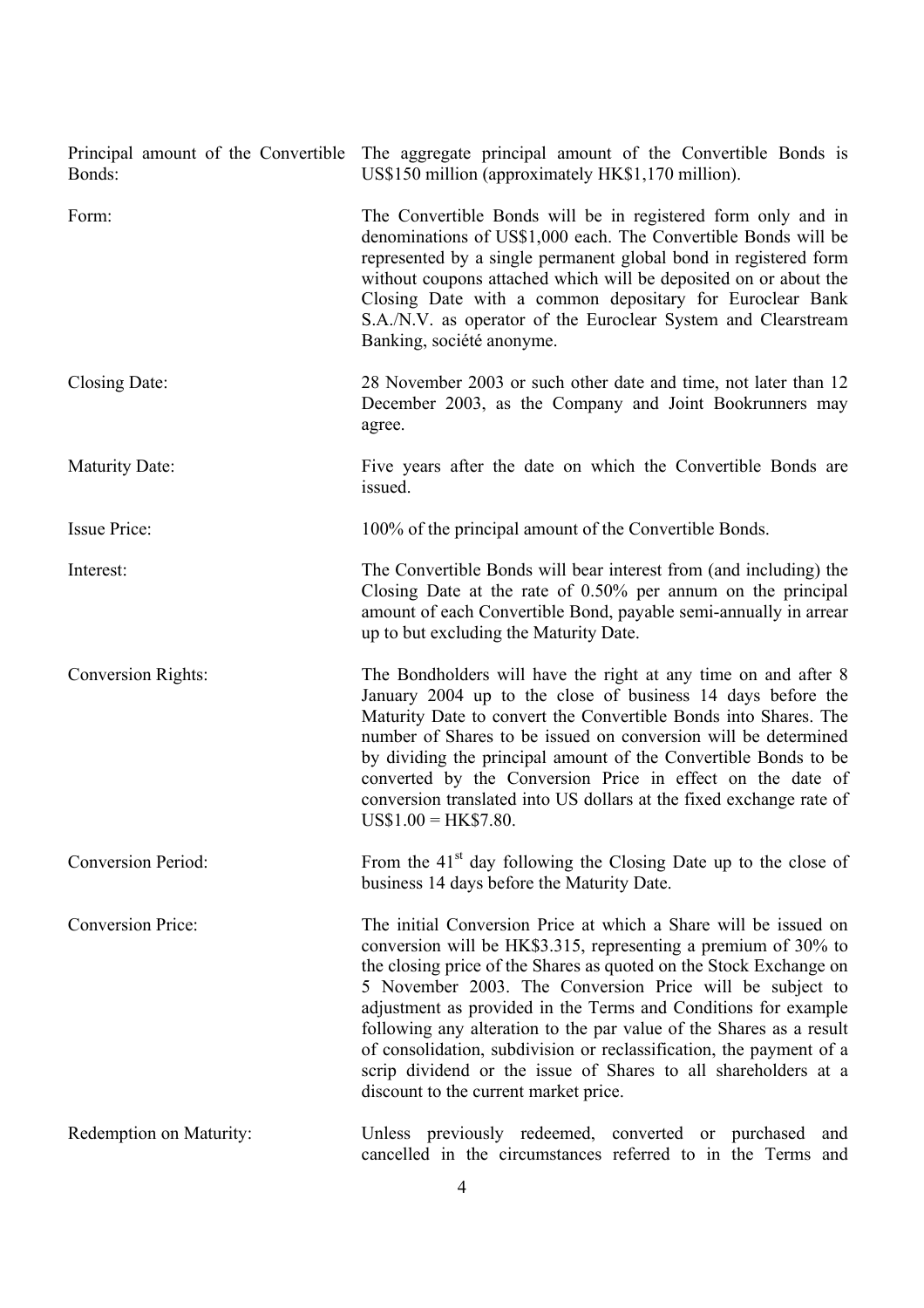Conditions, the Convertible Bonds will be redeemed at 103.86% of their principal amount, plus accrued interest, on the Maturity Date.

Redemption at the option of the Company: The Issuer may, on or at any time after 13 December 2006 and prior to the Maturity Date, redeem all (in the circumstances described in (ii) below), or from time to time, redeem some only, in an aggregate principal amount of US\$1,000,000 or an integral multiple thereof, of the Convertible Bonds at their Early Redemption Amount (as defined below) together with interest accrued to but excluding the date of redemption, if (i) the Closing Price (as defined in the Terms and Conditions) (translated into US dollars at prevailing rates) for each of 20 out of 30 consecutive dealing days, the last of which occurs not more than 20 days prior to the date upon which notice of such redemption is published, shall be at least 125% of the principal amount of one Bond divided by the then prevailing Conversion Ratio (as defined in the Terms and Conditions) as determined by the conversion agent or (ii) at least 85% in principal amount of the Convertible Bonds has already been redeemed, converted or purchased and cancelled.

Redemption at the option of the The Convertible Bonds may be redeemed, at the option of the Bondholders: Bondholders, (i) at the relevant redemption date in the event of occurrence of a Change of Control (as defined in the Terms and Conditions) of the Company; and (ii) on the third anniversary of the Closing Date, in each case at their Early Redemption Amount plus accrued interest.

Early Redemption Amount: The Early Redemption Amount of a Convertible Bond is an amount equal to the principal amount of that Convertible Bond plus a premium calculated to give the Bondholder a fixed return of 1.25 per cent per annum from the Closing Date to the redemption date of that Convertible Bond.

Status: The Convertible Bonds (and the Company's guarantee thereof) will constitute direct, unconditional, unsubordinated and unsecured obligations of the Issuer and the Company and shall at all times rank *pari passu* and without any preference or priority among themselves. The obligations of the Issuer and the Company in respect of the Convertible Bonds shall at all times rank at least equally with all their respective other present and future unsecured and unsubordinated obligations.

Negative Pledge: So long as any Convertible Bond remains outstanding, neither the Issuer nor the Company will (and will procure that no subsidiary will) create or permit to subsist any mortgage, charge, pledge, lien or other form of encumbrance or security interest upon the whole or any part of its undertaking, assets or revenues, present or future, to secure any International Investment Securities or to secure any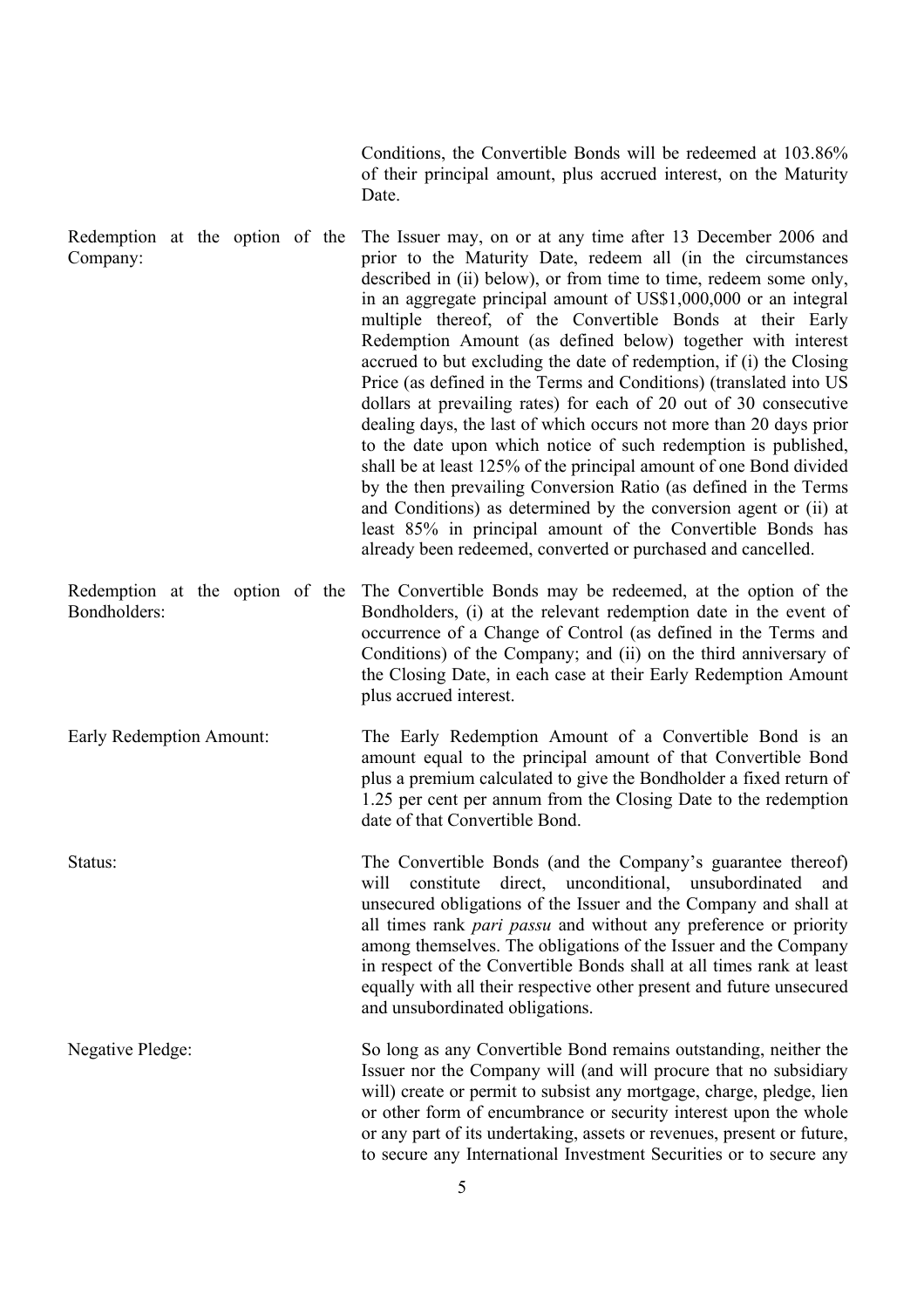guarantee of or indemnity in respect of any International Investment Securities unless, at the same time or prior thereto, the Issuer's obligations under the Convertible Bonds or, as the case may be, the Guarantor's obligations under its guarantee of the Convertible Bonds (a) are secured equally and rateably therewith, or (b) have the benefit of such other security, guarantee, indemnity or other arrangement as shall be approved by an Extraordinary Resolution of the Bondholders.

Listing: Application will be made for the listing of the Convertible Bonds on the Luxembourg Stock Exchange. No application will be made for the listing of, and permission to deal in, the Convertible Bonds on any other stock exchange. The Company will apply to GEM for the listing of, and permission to deal in, the Shares to be issued upon conversion of the Convertible Bonds.

Completion of the Subscription Agreement will be conditional *inter alia* upon:

- (a) the Stock Exchange granting listing of, and permission to deal in, the Shares which may fall to be issued upon conversion of the Convertible Bonds;
- (b) an application having been made by or on behalf of Issuer to the Luxemburg Stock Exchange to have the Convertible Bonds listed on the Luxembourg Stock Exchange; and
- (c) other conditions in respect of the execution and delivery of other legal documents in connection with the issue of the Convertible Bonds, the warranties set out in the Subscription Agreement being accurate and correct as at the Closing Date and at the Closing Date there being no change, or any event or development reasonably likely to involve a prospective change in the condition (financial or other), prospects, results of or the operations of the Issuer, the Company and their subsidiaries as a whole.

Subject to the foregoing, Completion and the issue of the Convertible Bonds are expected to take place on 28 November 2003.

The terms and conditions of the Convertible Bonds were negotiated between the Company and the Joint Bookrunners on an arm's length basis. The Directors, including the independent non-executive Directors, consider such terms to be fair and reasonable as far as the shareholders of the Company are concerned.

The Convertible Bonds will be convertible into Shares at an initial conversion price of HK\$3.315 per Share, representing a premium of 30% to the closing price of the Shares on the Growth Enterprise Market of the Stock Exchange of Hong Kong Limited on 5 November 2003. Based on the initial conversion price of HK\$3.315 the aggregate principal amount of the Convertible Bonds of US\$150 million (approximately HK\$1,170 million) are convertible into 352,941,176 new Shares, representing approximately 9.15% of the existing issued share capital of the Company and approximately 8.38% of the issued share capital of the Company as enlarged by the issue of Shares to be issued upon conversion of the Convertible Bonds in the event of the exercise of the Option in full, the aggregate principal amount of the Convertible Bonds of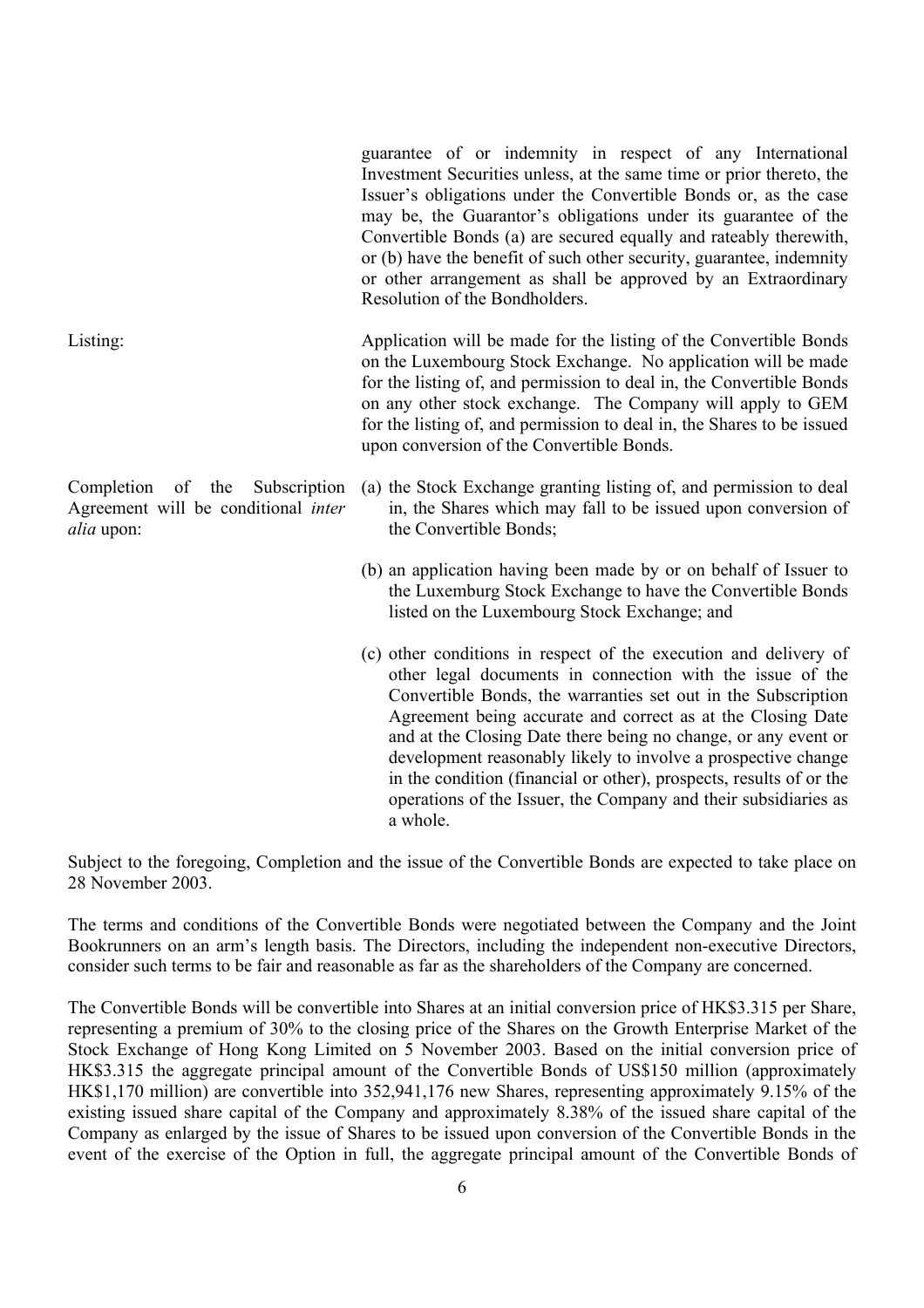US\$185 million are convertible into approximately 435,294,118 new Shares representing approximately 11.29% of the existing issued share capital of the Company and approximately 10.14% of the issued share capital of the Company as enlarged by the issue of the Shares to be issued upon conversion of the Convertible Bonds. The conversion price will be subject to adjustment as provided in the Terms and Conditions of the Convertible Bonds.

### **USE OF PROCEEDS**

The net proceeds from the issue of the Convertible Bonds (assuming no exercise of the Option), is expected to be approximately US\$146 million (approximately HK\$1,139 million) or in the case the Option is exercised in full, approximately US\$180 million (approximately HK\$1,404 million) before deducting expenses, will be used for general corporate and general working capital purposes of the Group.

#### **INDEPENDENCE**

Each of Citigroup, Deutsche Bank and Cazenove and their ultimate beneficial owners are all independent third parties not connected with any of the directors, chief executive, substantial shareholders, management shareholders of the Company or any of their respective Associates.

#### **STOCK BORROWING**

A stock borrowing agreement dated 6 November 2003 has been entered into between Handel and the Joint Bookrunners. Under the terms of such stock borrowing agreement, Handel will lend the Joint Bookrunners Shares equivalent to the value of up to US\$10 million (approximately HK\$78 million) for a period of one year commencing on 6 November 2003. No fee will be payable to Handel for lending the Shares. Based on the closing price of the Shares on the 5 November 2003 of HK\$2.55, Handel will lend approximately 30.6 million Shares, representing approximately 0.8% of the issued share capital of the Company as at the date of this announcement.

The stock loan facility is in place in order to help support the valuation of the option component of the convertible in the aftermarket and to assist the lead managers in ensuring a liquid secondary market. Such a facility is often arranged for convertible new issuance where there is limited stock loan available in the market.

As Handel will not be receiving a fee for entering into the stock borrowing agreement and has no other interest in the issue of the Convertible Bonds, an application for waiver from the requirement to hold a general meeting was made to the Exchange and granted on the basis that Handel did not have an economic interest in the issue of the Convertible Bonds and accordingly Cranwood could vote in the written resolution.

#### **UNDERTAKING**

The Company will undertake to the Stock Exchange that it will ensure that the directors, substantial shareholders of the Company and their respective Associates will not subscribe for any of the Convertible Bonds, and that, after the issue of the Convertible Bonds, the Company will disclose to the Stock Exchange any dealings by any directors and substantial shareholders of the Company and their respective Associates from time to time in the Convertible Bonds immediately upon the Company becoming aware of such dealings.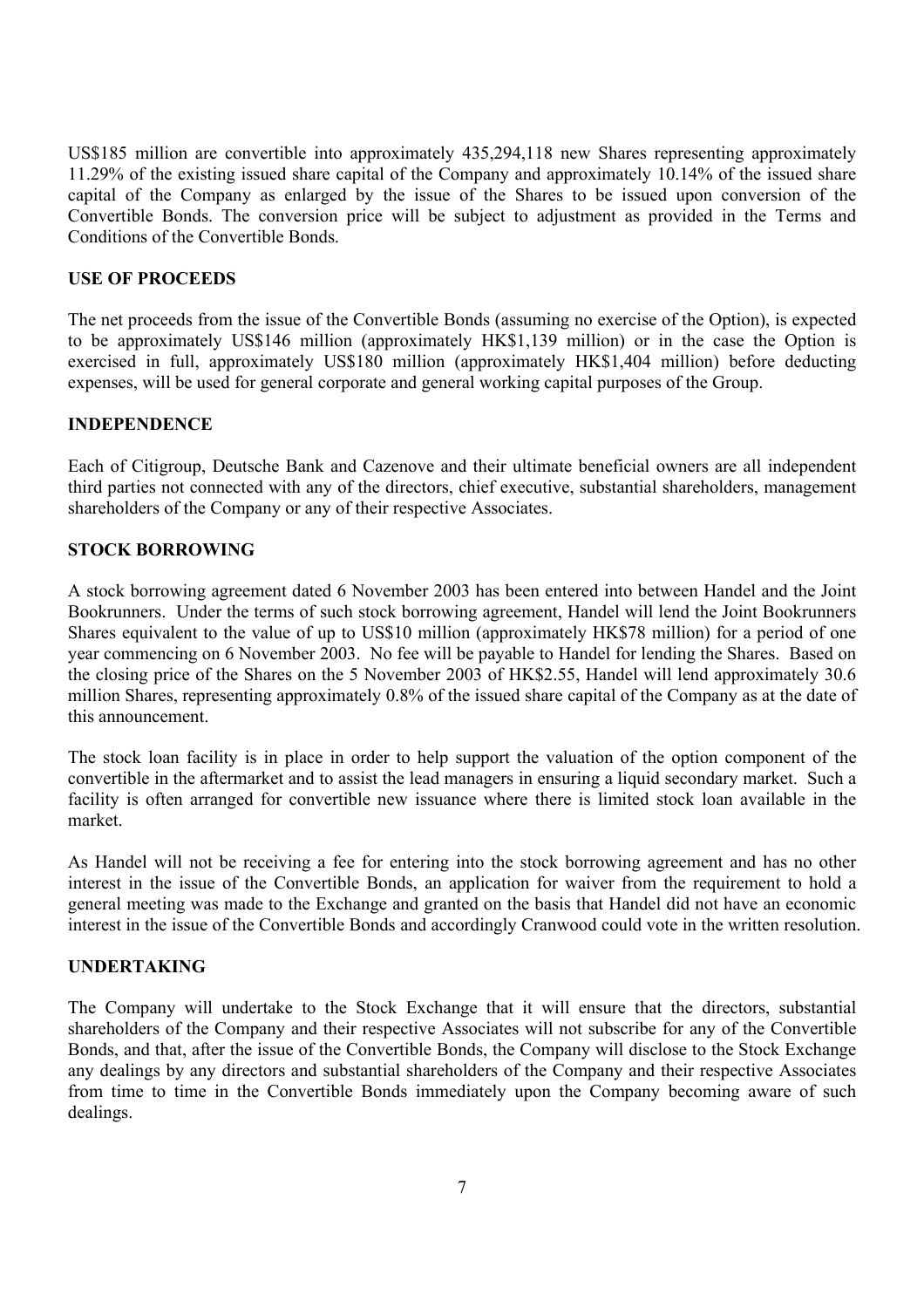The Company further undertakes to the Exchange that it will notify the Exchange of (i) any change to the terms and conditions of the Convertible Bonds and (ii) any transfer of the Convertible Bonds to a connected person upon it becoming aware of such transfer.

# **GENERAL**

In light of the current low interest rate environment and widely held view that such historically low "borrowing costs" will rise in the near future, the Directors have been approached by several reputable investment banks to consider the proposed transaction. Taking into account the views of such investment banks the Directors are of the opinion that it is in the Company's best interest to raise finance now (whilst the market window exists) irrespective of whether or not a specific project has yet been indicated.

Based on the latest adjusted net assets of the Company and the application of Rule 19.18 of the GEM Listing Rules set out in the Extension Announcement, the issue of the Convertible Bonds for the principal amount of US\$150 million (approximately HK\$1,170 million) constitutes a major transaction involving the issuance of new securities by a wholly-owned subsidiary of the Company under Chapter 19 of the GEM Listing Rules and is therefore subject to shareholders' approval. Such shareholders' approval has been obtained from Romefield, Easterhouse and Cranwood, being the shareholders of the Company collectively holding 61.76% in nominal value of the Shares in issue giving the right to attend and vote at the relevant general meeting of the Company. Waiver has been obtained from the Stock Exchange from the requirement to convene a general meeting to consider and approve the issue of the Convertible Bonds pursuant to Rule 19.41 of the GEM Listing Rules on the basis that the interest of Romefield, Easterhouse and Cranwood is the same as all the other shareholders of the Company. It will, therefore, not be necessary for the Company to convene a meeting of shareholders to approve the same. A circular containing, amongst other things, further information on this transaction will be despatched to the shareholders of the Company as soon as practicable, and in any event within 21 days after this announcement.

The Company will also publish details of the modified ratio calculation as described in the Extension Announcement and its application to the notifiable transactions of the Company in the next published annual report and accounts. The unaudited consolidated net assets of the Company as at 29 October 2003 as disclosed in the Company's circular dated 3 November 2003 was approximately HK\$1,493,583,000.

# **THE PROPOSED SPIN-OFF**

Following the issue by the Company of a clarification announcement on 28 August 2003 regarding a possible spin-off, the Company confirmed on 25 September 2003 that it is considering a possible spin-off of Holdco and the listing of its securities on GEM and/or Nasdaq. It is currently proposed that Holdco's business will be the provision of wireless value-added products and services, online advertising and the provision of commercial enterprise solutions. Should the spin-off proceed, Holdco will be a Major Subsidiary of the Company at the time of the initial public offering. The Company is currently in discussions with the Stock Exchange about the regulatory requirements of the proposed spin-off of Holdco. No final decision has yet been made as to whether and when this proposal will be launched.

**As any listing of Holdco Shares pursuant to the proposed spin-off are subject to, among other things, the state of the equity markets, the approvals of the Listing Committee of GEM, the relevant US regulatory process, Nasdaq and the final decision of the Board and the shareholders of the Company, shareholders of the Company and other investors are reminded to exercise caution when dealing in the securities of the Company.**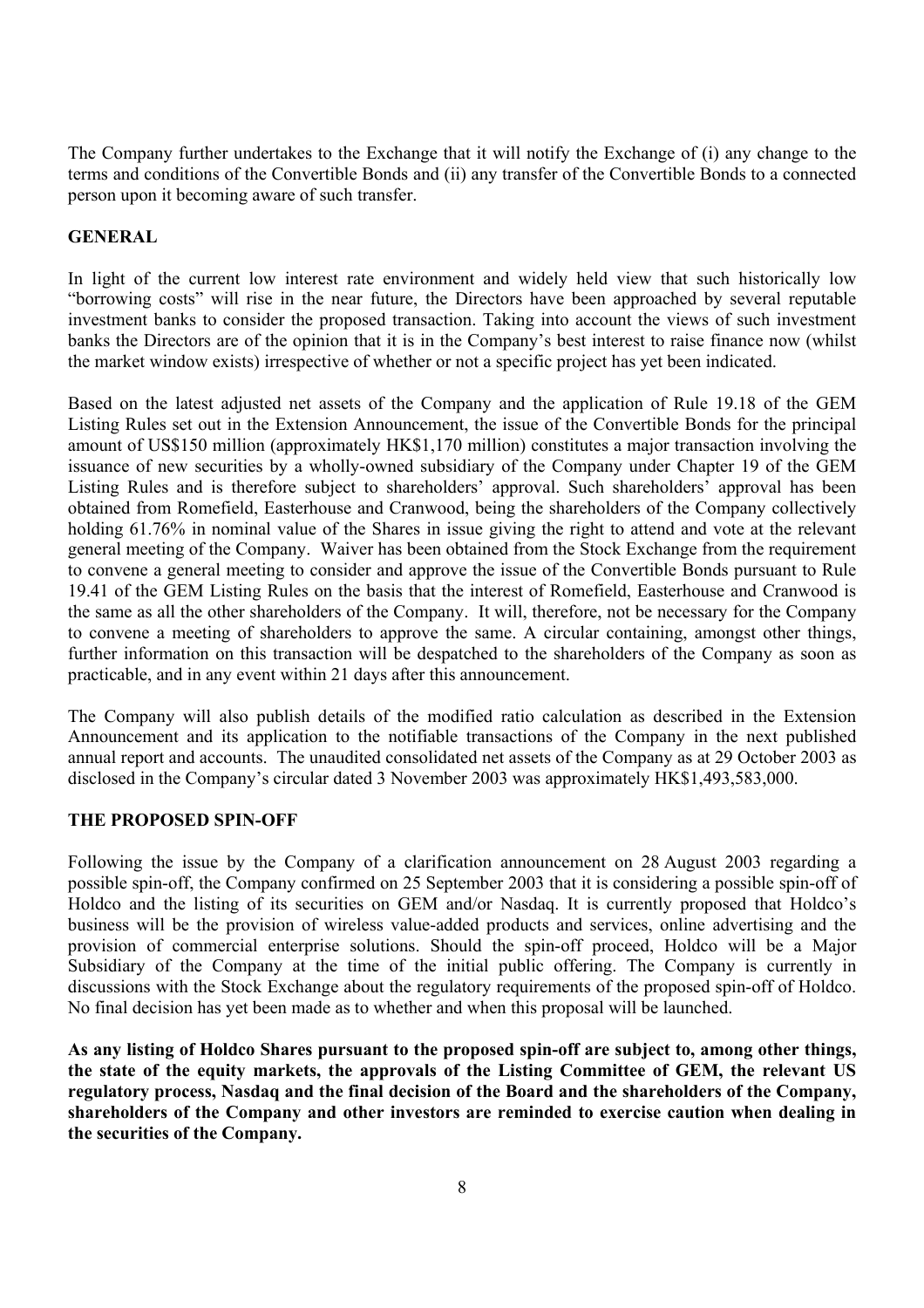**There can also be no assurance that the proposed spin-off will proceed.** A further announcement will be made in relation to the Proposed Spin-Off if and when appropriate.

### **SUSPENSION AND RESUMPTION OF DEALINGS**

At the request of the Company, trading in shares of the Company has been temporarily suspended from 9:30 a.m. on 6 November 2003 pending release of this announcement. An application has been made by Company to the Stock Exchange for the resumption of trading in the Company's shares with effect from 9:30 a.m. on 7 November 2003.

#### **DEFINITIONS**

| "Alternative Stock Exchange" | means at any time, in the case of the Shares, if they are not at that<br>time listed and Traded on GEM, the principal stick exchange or<br>securities market on which the Shares are then listed or quoted or<br>dealt in |
|------------------------------|---------------------------------------------------------------------------------------------------------------------------------------------------------------------------------------------------------------------------|
| "Associates"                 | has the same meaning as ascribed thereto under the GEM Listing<br>Rules                                                                                                                                                   |
| "Board"                      | means the board of directors of the Company                                                                                                                                                                               |
| "Bondholder(s)"              | means holder(s) of the Convertible Bonds                                                                                                                                                                                  |
| "Cazenove"                   | means Cazenove Asia Limited                                                                                                                                                                                               |
| "Citigroup"                  | means Citigroup Global Markets Asia Limited                                                                                                                                                                               |
| "Closing Date"               | means on or before 28 November 2003 or such other time and date,<br>not later than 12 December 2003, as may be agreed by the Company<br>and the Joint Bookrunners                                                         |
| "Closing Price"              | means the closing price of the Shares (as derived from the daily<br>quotation sheet, or as the case may be, the equivalent quotation sheet<br>of an Alternative Stock Exchange)                                           |
| "Co-Manager"                 | means Cazenove                                                                                                                                                                                                            |
| "Company"                    | means TOM.COM LIMITED, a company incorporated in the<br>Cayman Islands and whose shares are listed on GEM                                                                                                                 |
| "Completion"                 | means completion of the arrangements contemplated under the<br>Subscription Agreement and the issue of the Convertible Bonds                                                                                              |
| "Convertible Bonds"          | means the convertible bonds of US\$1,000 each in the aggregate<br>principal amount of US\$150 million which are to be issued by the<br>Issuer pursuant to the Subscription Agreement                                      |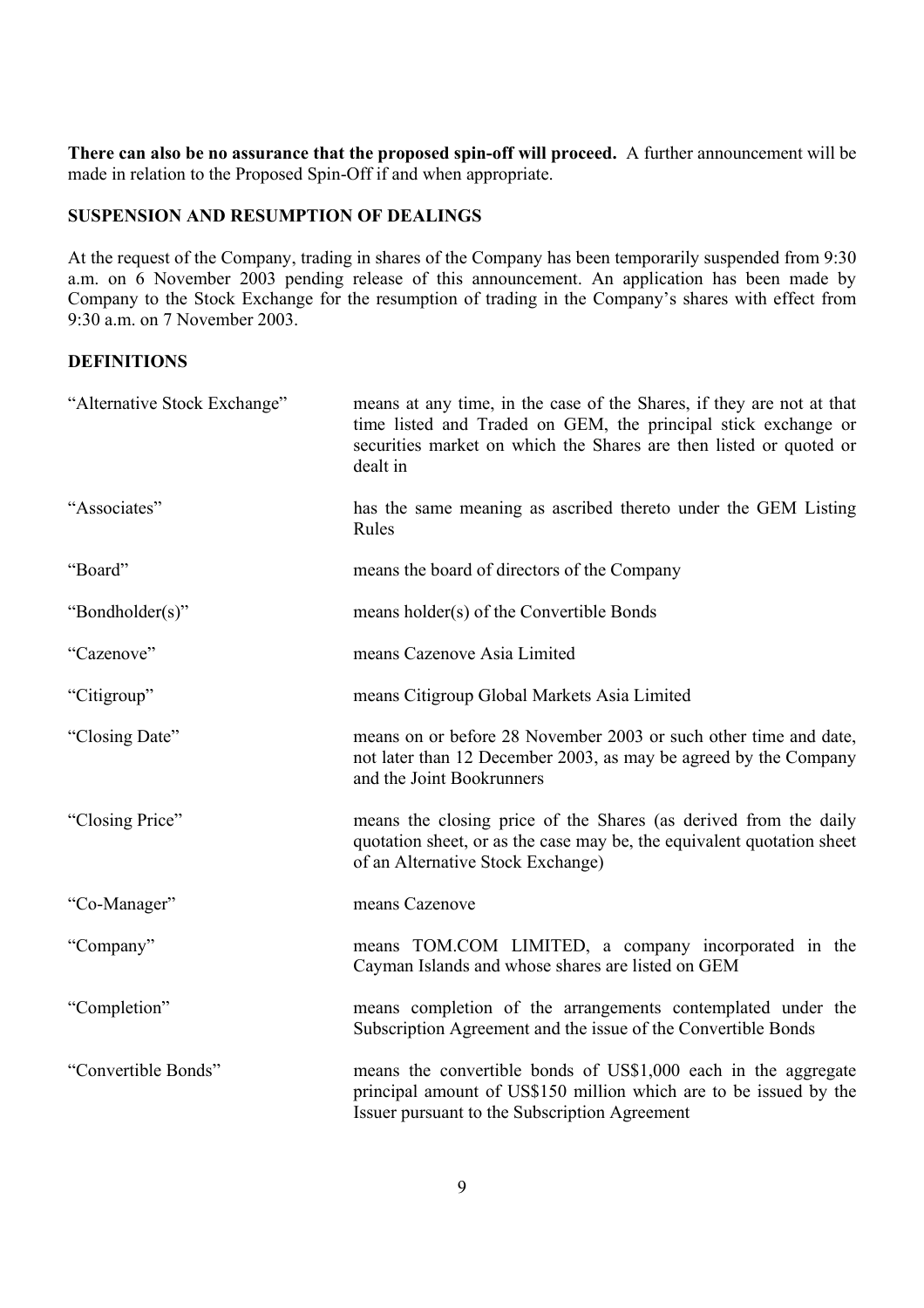| "Conversion Price"                    | means the price per Share at which the Convertible Bonds are to be<br>convertible into Shares, such price being initially HK\$3.315 per<br>Share, subject to adjustment                                                                                                                                                                      |
|---------------------------------------|----------------------------------------------------------------------------------------------------------------------------------------------------------------------------------------------------------------------------------------------------------------------------------------------------------------------------------------------|
| "Cranwood"                            | means Cranwood Company Limited, a company incorporated in the<br>Republic of Liberia and a company wholly-owned by Ms. Chau,<br>which owns 952,683,363 Shares (representing approximately<br>24.70% of the issued share capital of the Company) as at the date of<br>this announcement                                                       |
| "Deutsche Bank"                       | means Deutsche Bank AG London                                                                                                                                                                                                                                                                                                                |
| "Director(s)"                         | means the director(s) of the Company                                                                                                                                                                                                                                                                                                         |
| "Easterhouse"                         | means Easterhouse Limited, a company incorporated in the British<br>Virgin Islands with limited liability and an indirect wholly-owned<br>subsidiary of Hutchison Whampoa Limited, which owns<br>952,683,363 Shares (representing approximately 24.70% of the<br>issued share capital of the Company) as at the date of this<br>announcement |
| "Extension Announcement"              | means the announcement of the Company dated 8 April 2003<br>regarding, among other things, the extension granted by the Stock<br>Exchange of the applicable period for the modified ratio calculations<br>and its application to the notifiable transactions of the Company                                                                  |
| "GEM"                                 | means the Growth Enterprise Market of the Stock Exchange                                                                                                                                                                                                                                                                                     |
| "GEM Listing Rules"                   | means the Rules Governing the Listing of Securities on GEM                                                                                                                                                                                                                                                                                   |
| "Group"                               | means the Company and its subsidiaries                                                                                                                                                                                                                                                                                                       |
| "Holdco"                              | means TOM Online Inc., a company incorporated in the Cayman<br>Islands with limited liability and a wholly-owned subsidiary of the<br>Company as at the date of this announcement                                                                                                                                                            |
| "Holdco Shares"                       | means shares of HK\$0.01 each in the capital of Holdco, which are<br>proposed to be listed on a recognised stock exchange. For the<br>purpose of this announcement, unless specified otherwise in<br>Holdco's articles of association, each Holdco Share shall carry one<br>vote                                                             |
| "Hong Kong"                           | means the Hong Kong Special Administrative Region of the<br>People's Republic of China                                                                                                                                                                                                                                                       |
| "HK\$"                                | means the lawful currency of Hong Kong                                                                                                                                                                                                                                                                                                       |
| "International Investment Securities" | means bonds, debentures, notes or other investment securities which<br>are for the time being, or are capable of being, quoted, listed                                                                                                                                                                                                       |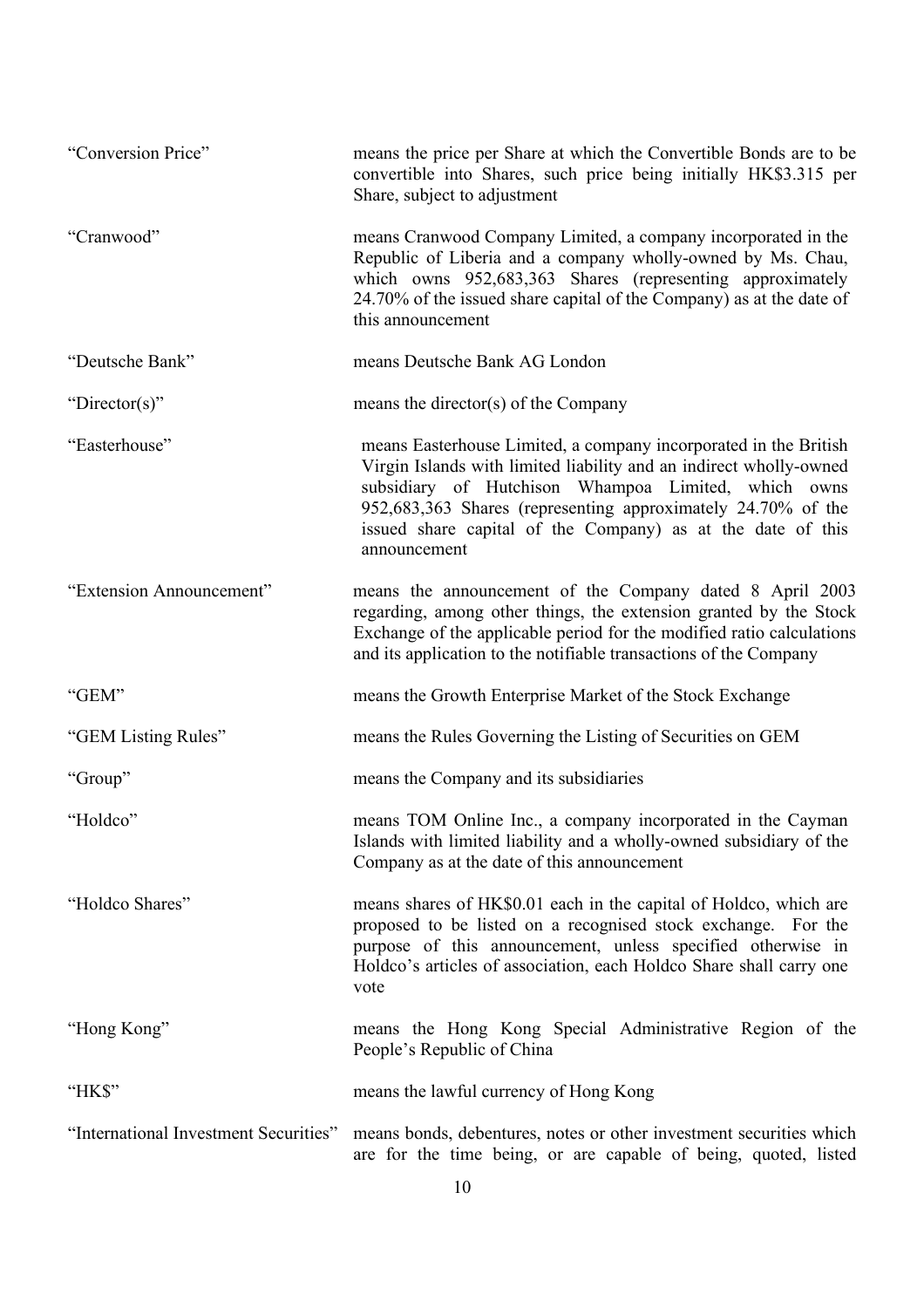|                          | ordinarily dealt in or traded on any stock exchange or over-the-<br>counter or other securities market outside Hong Kong                                                                                                                                                                                                                        |
|--------------------------|-------------------------------------------------------------------------------------------------------------------------------------------------------------------------------------------------------------------------------------------------------------------------------------------------------------------------------------------------|
| "Issuer"                 | means TOM Holdings Limited, a wholly-owned subsidiary of the<br>Company                                                                                                                                                                                                                                                                         |
| "Joint Bookrunners"      | means Citigroup and Deutsche Bank                                                                                                                                                                                                                                                                                                               |
| Major Subsidiary         | means a subsidiary in which the Company holds a 65% or more<br>interest in the issued share capital of such company.                                                                                                                                                                                                                            |
| "Nasdaq"                 | means the Nasdaq National Market in the US                                                                                                                                                                                                                                                                                                      |
| "Romefield"              | means Romefield Limited, a company incorporated in the British<br>Virgin Islands with limited liability and an indirect wholly-owned<br>subsidiary of Cheung Kong (Holdings) Limited, which owns<br>476,341,182 Shares (representing approximately 12.35% of the<br>issued share capital of the Company) as at the date of this<br>announcement |
| "Share(s)"               | means the share(s) of $HK\$0.10$ each in the capital of the Company                                                                                                                                                                                                                                                                             |
| "Stock Exchange"         | means The Stock Exchange of Hong Kong Limited                                                                                                                                                                                                                                                                                                   |
| "Subscription Agreement" | means the conditional subscription agreement dated 6 November<br>2003 entered into between the Company, the Issuer, the Joint<br>Bookrunners and the Co-Manager in connection with the issue of the<br>Convertible Bonds                                                                                                                        |
| "Terms and Conditions"   | means the terms and conditions of the Convertible Bonds scheduled<br>to the Subscription Agreement                                                                                                                                                                                                                                              |
| "US\$"                   | means the lawful currency of the United States                                                                                                                                                                                                                                                                                                  |
|                          | By Order of the Board<br><b>TOM.COM LIMITED</b>                                                                                                                                                                                                                                                                                                 |

**TOM.COM LIMITED Angela Mak**  *Company Secretary* 

Hong Kong, 6 November 2003

*This announcement, for which the directors of the Company collectively and individually accept full responsibility, includes particulars given in compliance with the GEM Listing Rules for the purpose of giving information with regard to the Company. The directors of the Company, having made all reasonable enquiries, confirm that, to the best of their knowledge and belief, the information contained in this*  announcement is accurate and complete in all material respects and not misleading; there are no other *matters the omission of which would make any statement in this announcement misleading; and all opinions*